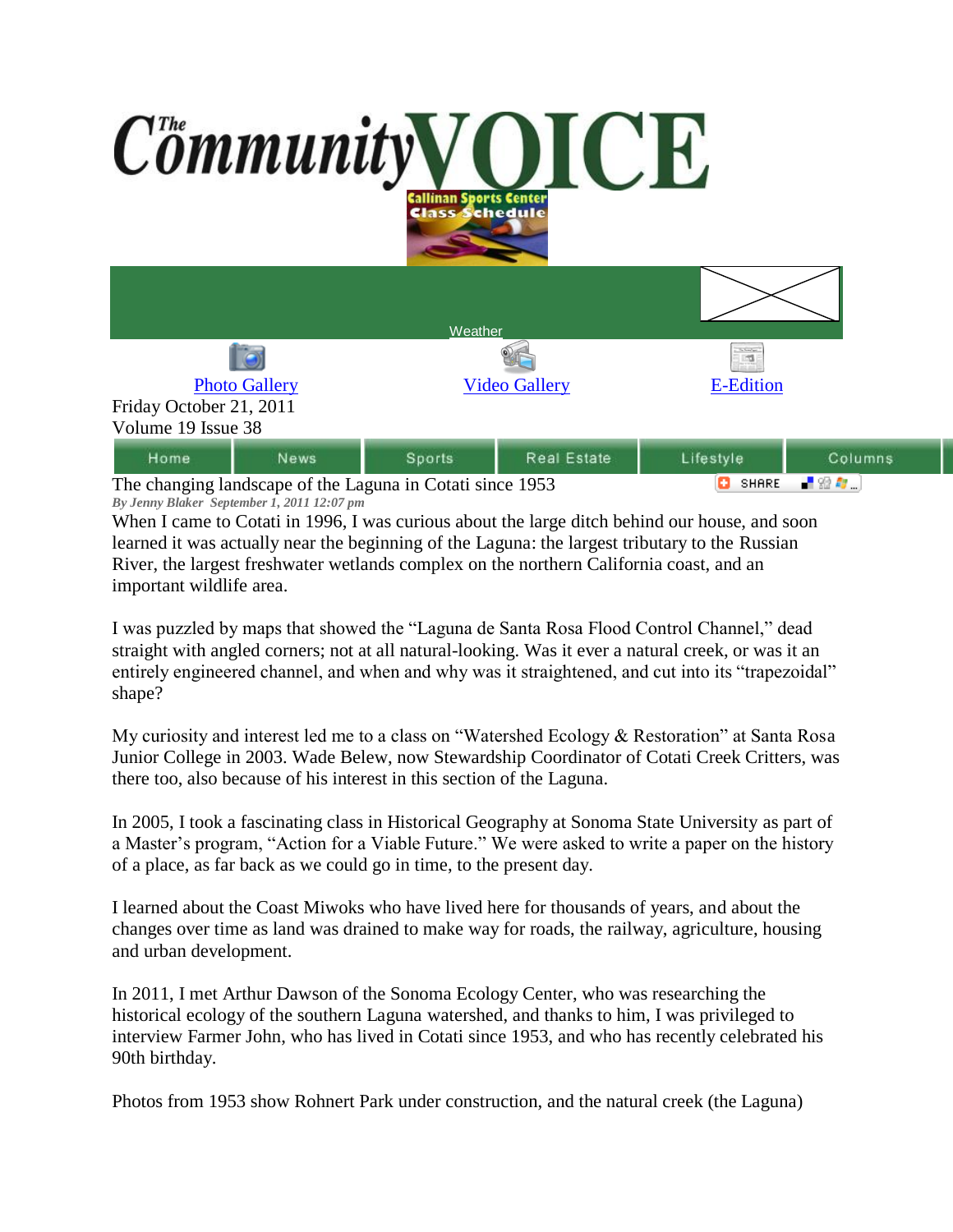being ditched and put into culverts. The person Farmer John bought his house from talked about salmon coming upstream all that way from the Pacific Ocean to the south of Cotati! The creek then was full of willows, cattails, and tules.

Recently, other people have told me that in the 60s and 70s, there was enough water in the creek for kids to swim and even to jump off a rope into the water. They saw turtles and crawdads all the time and even caught trout.

Walter Earle, owner of Mostly Natives plant nursery in Tomales, told me that in the late 70s, the City sprayed weeds alongside the channel with herbicides, and concerned residents formed a committee to explore less toxic approaches.

Sky Hoyt, the owner of Windmill Nursery in Cotati, submitted a bid to mow as many of the roadsides and paths as possible - and hired me to operate his equipment.

One of the areas we mowed was the path along the Laguna near downtown. Mostly, I mowed the waist high grasses while leaving the coyote brush and other native vegetation. We mowed the grasses all the way down into the channel, where it became boggy.

By 1996, the grass on the banks was mowed by City contractors, while thick vegetation grew in the channel itself, thriving in the water and sunlight. In 2005, Cotati Creek Critters received a grant from the California Department of Water Resources and, with the support of the City and Sonoma County Water Agency, thousands of volunteers planted 2,000 native trees and shrubs along a one mile section of the Laguna channel, to create a canopy of trees, to help shade the vegetation out of the channel, to keep water cool, and to provide habitat for birds and other creatures.

Heather Picard, owner of Equinox Landscape Construction, recently wrote: "In the eight years that I've lived in Cotati, I have seen the most amazing transformation occur along the Laguna channel. I used to go for regular runs and walks down a barren path between the bridge near E. Cotati Blvd. and Ladybug Park.

It was dry and blindingly hot in the summer with no shade and little to look at. After the rains, only the occasional pair of mallards floating down the creek brightened up the scenery. It felt sad and neglected, something I tolerated to get myself out to the country roads for some scenery. Now when I run down that path, I wish that it would never end. It is a lush green jungle all year round. I love listening to the cacophony of birds and looking for critters in the native plants and trees. And every time I go out there, I feel grateful to Cotati Creek Critters for taking on the task of restoring beauty and habitat to our sweet creek.

They have literally brought new life to Cotati by building soil, cultivating plants, cleaning the water and growing our community through education and volunteerism."

*Jenny Blaker is outreach coordinator of Cotati Creek Critters. This fall, Cotati Creek Critters plans to expand its work downstream to a new area, planting 350 new trees and shrubs alongside the Laguna channel from Gravenstein Way to Commerce Blvd. See*